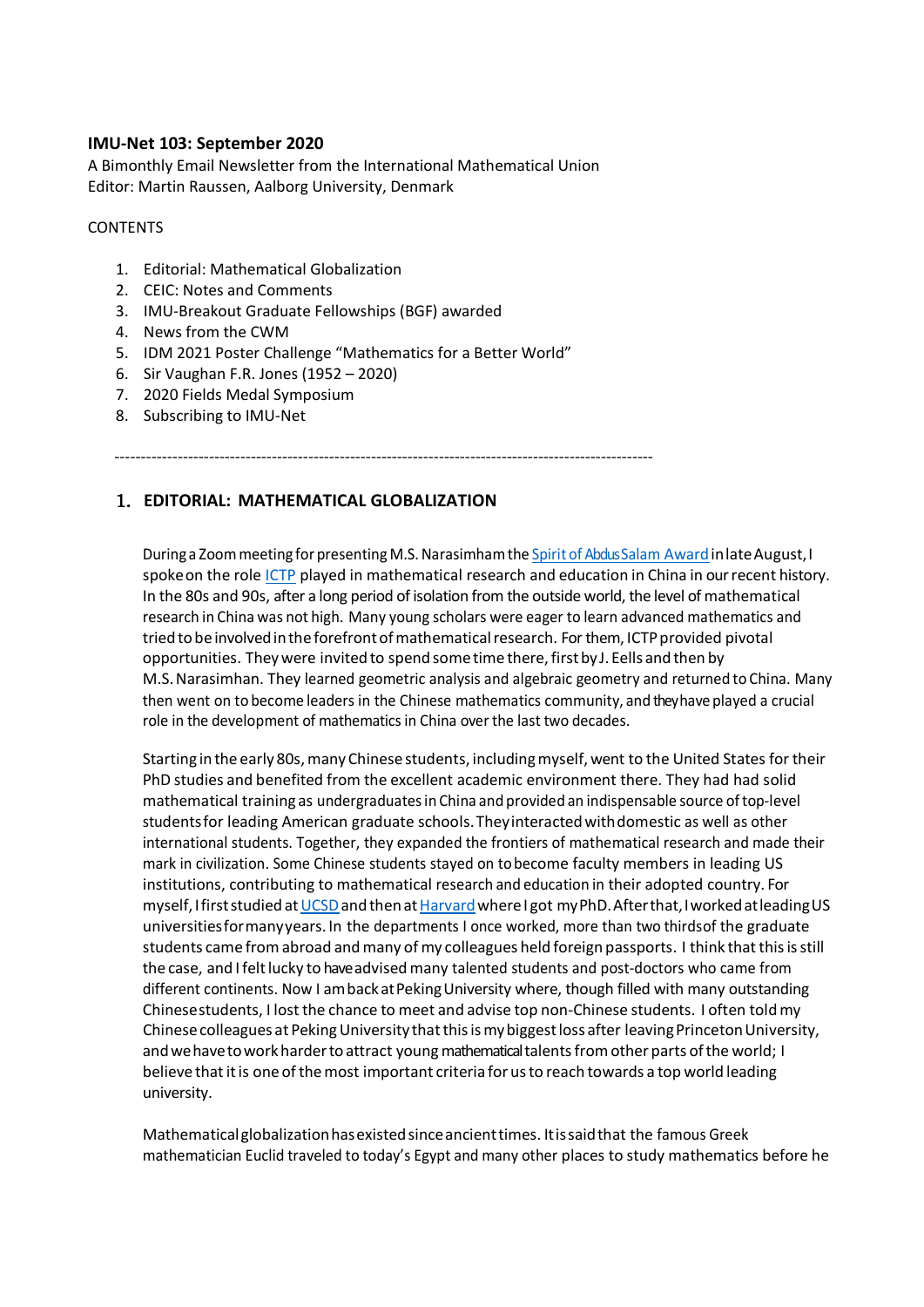completed his long-lasting book *Elements*. Because of difficulties in long-distance travel, the process of globalization wasmorerestrictedandtookmoretime,sodidthespreadingofmathematical knowledge. It was not until the 17th century that the *Elements* were brought to China. Today, with advancing technology, the world becomes smaller and progress on famous mathematical problems spreads almost instantly. International conferences provide good opportunities for mathematicians to exchange ideas and start collaborations. People from different parts of the world work together towards wonderful achievements in research. For instance, at the Beijing International Center for Mathematical Research, over the last two years, more than thirty percent of publications by our faculty were joint with mathematicians abroad. The Chinese Mathematical Society also made huge effortsto contribute towards mathematical globalization; we had joint conferences with ourcounterpartsinothercountries,e.g.,the AmericanMathematicalSociety. We also co-hosted events with countries along the Silk Road.

Mathematical knowledge has no boundary. I believe that mathematics will flourish from globalization and benefit all of us from all over the world.

Gang Tian (Peking University)

**--------------------------------------------------------------------------------------------------**

### 2. **CEIC: NOTES AND COMMENTS**

One of the biggest issues with online publication is archiving: how can we ensure that authoritative copies of published papers are permanently available? In traditional publication models, this task is undertaken by librarians, with extra security from the redundancy of having copies in many libraries. In electronic publishing, the responsibility often lies with the publisher, who may quit or lose interest over time. A recent study ("Open is not forever: a study of vanished open access journals" by Mikael Laakso, Lisa Matthias, and Najko Jahn; [https://arxiv.org/abs/2008.11933\)](https://arxiv.org/abs/2008.11933) finds 176 open access journals that have not only quit publishing new papers, but in fact stopped distributing published papers. Some of the journals seem to be somewhat marginal, but they are nevertheless a real loss for the scholarly community. The data set from the study [\(https://github.com/njahn82/vanished\\_journals\)](https://github.com/njahn82/vanished_journals) shows that two of the journals are in mathematics. How many more journals might the mathematics community lose in the future?

In principle, we know how to solve this problem. Every electronic journal publisher should partner with a trustworthy, long-lived organization that will commit to preserving and distributing published material forever, potentially long after the publisher disappears (examples include LOCKSS, Portico, CLOCKSS, and PKP PN; see Table 1 in the study cited above). Furthermore, standardization is important: it's best to centralize on a modest number of widely known organizations, so that we don't simply shift the problem to "what if an obscure preservation service disappears?"

Editors of online journals should confirm that a reliable archiving plan is in place, and communicate this information on the journal's website. Otherwise, it's difficult for the community to identify unprepared journals.

**----------------------------------------------------------------------------------**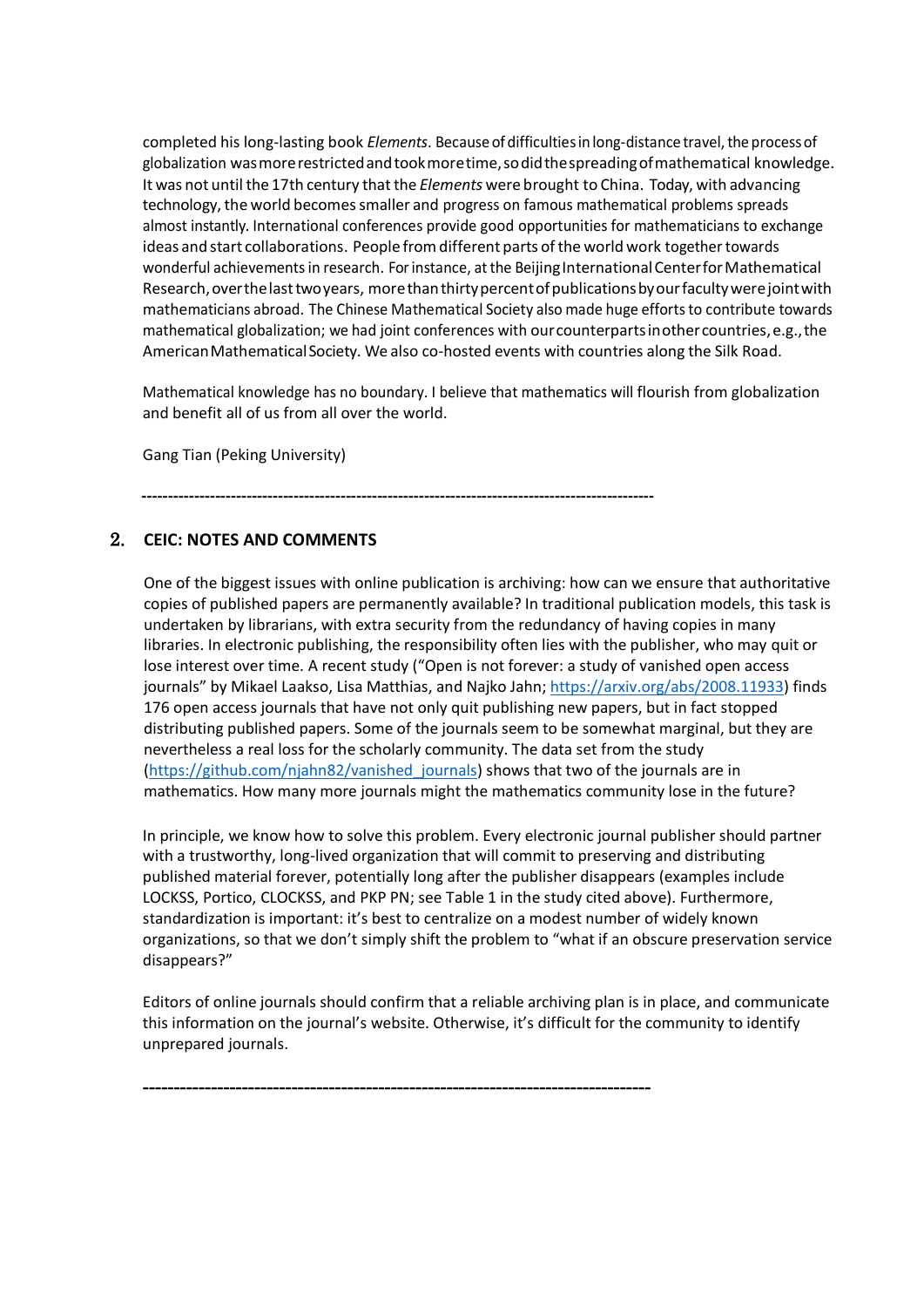### 3. **IMU-BREAKOUT GRADUATE FELLOWSHIPS (BGF) AWARDED**

The [BGF](https://www.mathunion.org/cdc/scholarships/graduate-scholarships/imu-breakout-graduate-fellowship-program) Selection Committee of the Commission for Developing Countries [CDC](https://www.mathunion.org/cdc/) has completed the evaluation of the nominations to the BGF program received for the 2020 call during the month of September. Three students were awarded a BGF grant to complete a PhD program in their home countries: Benin, Indonesia and Uganda.

IMU-CDC very much appreciates the generous donations from all the Breakthrough Prize winners that allow funding the BGF grants.

The 2021 call will be announced in due time.

More information: [https://www.mathunion.org/cdc/scholarships/graduate-scholarships/imu](https://www.mathunion.org/cdc/scholarships/graduate-scholarships/imu-breakout-graduate-fellowship-program)[breakout-graduate-fellowship-program](https://www.mathunion.org/cdc/scholarships/graduate-scholarships/imu-breakout-graduate-fellowship-program)

See also the interesting article by Della Dumbaugh that appeared in the September 2019 Issue of the AMS Notices: <https://www.ams.org/journals/notices/201908/rnoti-p1294.pdf>

 **--------------------------------------------------------------------------------------------------**

## 4. **NEWS FROM THE [CWM](https://www.mathunion.org/cwm)**

**STOP PRESS.** CWM Vice Chair Carolina Araujo has been named winner of the 2020 Ramanujan Prize for young mathematicians from developing countries:

<https://www.ictp.it/about-ictp/prizes-awards/the-ramanujan-prize.aspx>

Carolina Araujo, from the Instituto Nacional de Matematica Pura e Aplicada in Brazil (IMPA) works in Algebraic Geometry. She is the second woman to be awarded the Ramanujan Prize, the first being Sujatha Ramdorai in 2006.

#### **a. First meeting of the Standing Committee for Gender Equality in Science (SCGES)**

The first (virtual) meeting of SCGES, a permanent organization founded by nine unions and partners including IMU, took place on September 12, 2020. A group of three people were appointed to follow up actions between the meetings of the committee: Catherine Jami (IUHPST) as chair, Guy Smagghe (IUBS) as vice-chair and Marie-Françoise Roy (IMU). The next steps involve the choice of the logo and the launching of the website, before the end of 2020. Catherine Jami and Marie-Françoise Roy will represent SCGES at the scoping meeting of the International Science Council [\(ISC\)](https://council.science/) on their project in development "Gender equality in Science: from Awareness to Transformation", planned in October. The hope is that other ISC members will join SCGES.

#### **b. Congratulations to Luna Lomonaco for the UMALCA Prize 2020.**

The [UMALCA Recognition Prize](https://www.umalca.org/eventos/premio-reconocimiento-umalca/) recognizes young mathematicians who have done work of exceptional quality and who are permanently working in a country in Latin America and the Caribbean. Since 2000, the prize has been awarded every 4 years, to 1 to 4 mathematicians. The 4 recipients of the UMALCA Prize 2020 were announced at a virtual ceremony on September 14, 2020. Luna Lomonaco (IMPA, Brazil) became the first woman to be awarded the prize.

<https://www.umalca.org/2020/08/ceremonia-premios-umalca-2020/>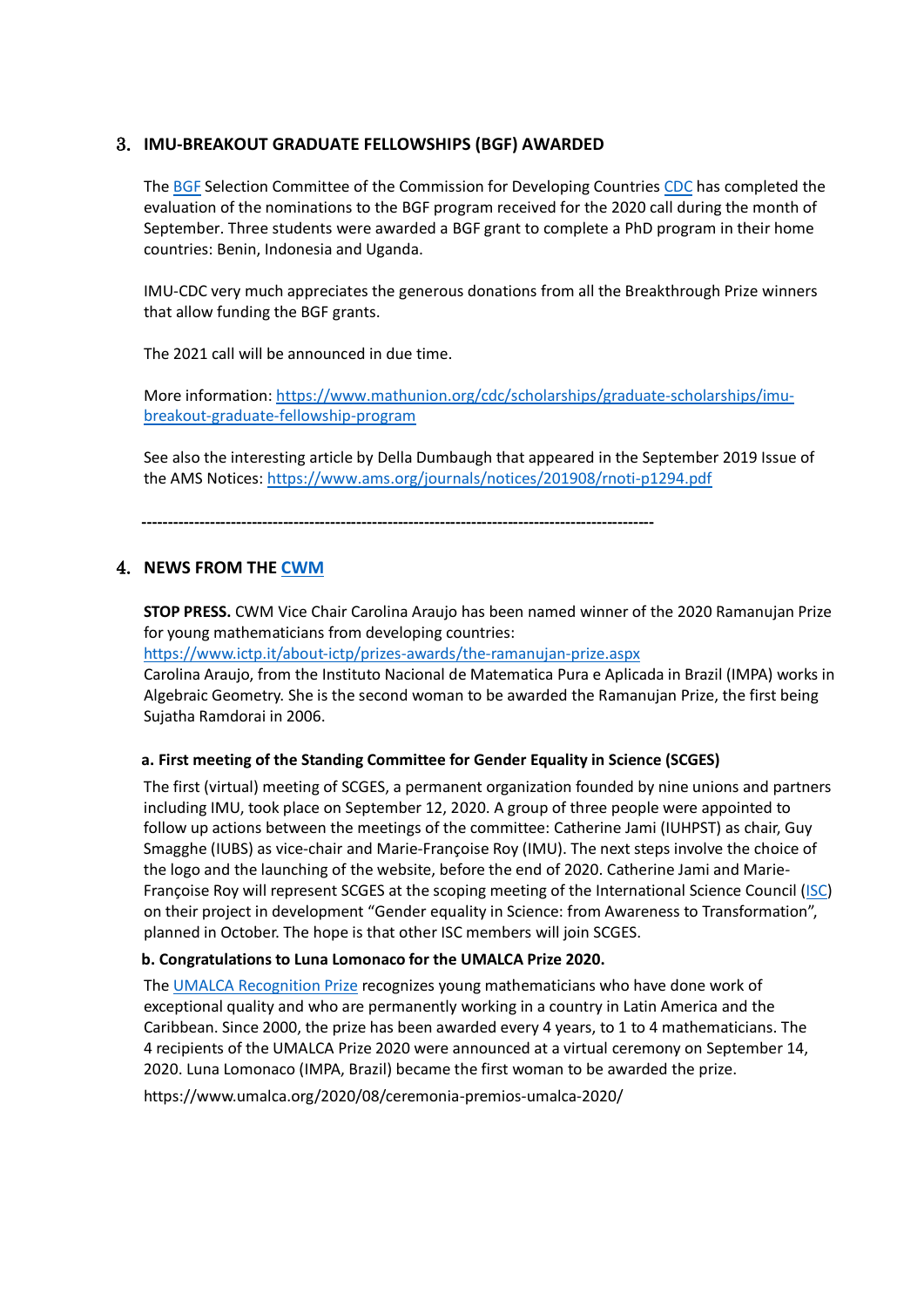#### **c. CWM Meeting in 2020**

CWM holds a (virtual) meeting on 5 and 6 October 2020.

------------------------------------------------------------------------------------------

## 5. **IDM 2021 POSTER CHALLENGE "MATHEMATICS FOR A BETTER WORLD"**

The theme for the next International Day of Mathematics, on March 14, 2021, is "Mathematics for a Better World." We are inviting school students and math lovers in general to join us in the countdown to the celebration by participating in our worldwide Poster Challenge, where we explore mathematics as a universal language.

To participate, create a poster that is sharing one idea to make the world a little bit better using mathematics. Instead of words, use images combined with numbers, formulas, geometric shapes, or other mathematical elements to express your idea, so people worldwide can understand it. You can send us your poster until February 15, 2021. We will share the best submissions on the IDM website.

Learn more at <https://www.idm314.org/2021-poster-challenge.html>

**--------------------------------------------------------------------------------------------------**

### 6. **SIR VAUGHAN F.R. JONES (1952 – 2020)**

Sir Vaughan Jones died aged 67 on September 6, 2020, following complications after a severe ear infection. An inspired and inspiring mathematician of exceptional originality and breadth, his enduring work brought together several disparate areas of mathematics, from analysis of operator algebras, to low dimensional topology, statistical mechanics and quantum field theory, with major impact and unexpected, stunning applications, even outside of mathematics, as in the study of DNA strands and protein folding in biology. A crucial idea leading to these striking connections was his groundbreaking discovery in the early 1980s that the symmetries of a *factor* (an irreducible weak\* closed algebra of operators on Hilbert space), as encoded by its *subfactors*, are *quantized* and generate quantized groups, a completely new type of structures, endowed with a dimension function given by a *trace* and an *index* that can be non-integral.

Vaughan Jones was born on December 31, 1952, in Gisborne, New Zealand. He was educated at Auckland Grammar School and the University of Auckland, where he earned a bachelor of science and a master of science with first class honors. He then received a Swiss government scholarship and completed his PhD at the University of Geneva in 1979, under the supervision of André Haefliger and Alain Connes, with his thesis awarded the Vacheron Constantin Prize. He was a Hedrick assistant professor at UCLA in 1980-1981, at the University of Pennsylvania1981- 1985 and was then appointed full professor at UC Berkeley in 1985. From 2011 on, he held the Stevenson Distinguished Chair at Vanderbilt University, while also being professor emeritus at UC Berkeley. Already in his thesis work, Vaughan Jones was interested in the classification of finite groups of automorphisms ("classical symmetries") of a class of von Neumann algebras called II<sub>1</sub> factors, following up on Connes' classification of single automorphisms. He developed a novel, algebraic approach, where the action of the group was encoded in the isomorphismclass of a subfactor. Soon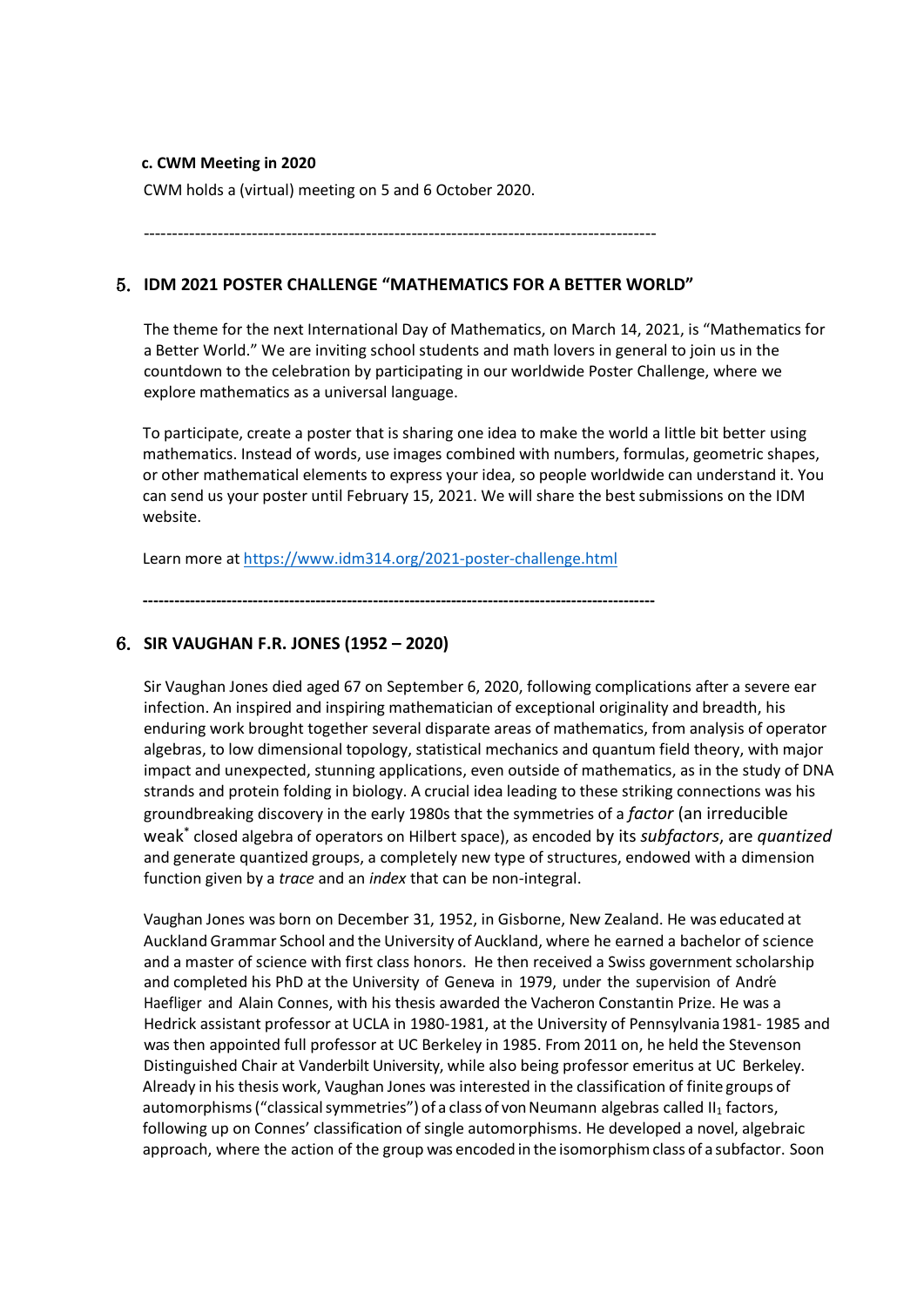after, this led him to consider abstract subfactors together with a natural notion of relative dimension, that he called *index*, and to study the values it can take. By late 1982, he made a series of amazing discoveries. On the one hand, the index of a subfactor can only take values in the discrete set {4 cos2 (*π/n*) | *n ≥* 3} or in the continuous half-line [4*, ∞*). On the other hand, all these values can actually occur as indices of subfactors, and, indeed, as indices of subfactors of the most important II<sub>1</sub> factor, the so-called *hyperfinite* II<sub>1</sub> factor (the non-commutative, quantized version of the unit interval). The proof involved the construction of an increasing sequence of factors (a *tower*), obtained by "adding" iteratively projections (i.e., idempotents) satisfying a set of axioms which together with the trace provide the restrictions. Shortly after, Jones realized that his sequences of projections give rise to a one-parameterfamily ofrepresentationsofthebraidgroups andthat appropriate re-normalizations of the trace give rise to a polynomial invariant for knots and links - the *Jonespolynomial*.

This immediately led to a series of spectacular applications in knot theory, solving several of Tait conjectures from the 19th century. More importantly, it completely reinvigorated low dimensional topology, igniting totally unexpected developments, with an exciting interplay of areas, including physics, and a multitude of new invariants for links and 3-dimensional manifolds, altogether leading to a new brand of topology, *Quantum Topology*.

This revolutionary work had also a huge far-reaching impact in the theory of  $II_1$  factors and operator algebras, posing exciting new questions about the classification of subfactors and of the quantized groups they generate. Many outstanding results by a large number of people have followed. Jones was much involved in this development, notably finding the best way to characterize the group-like object arising from the tower of factors (*the standard invariant*), as a two dimensional diagrammatic structure of tangles called *planar algebra* (1999), and then classifying them up to index 5, in a remarkable programme developed with some of his former students (2005-14). This, together with a quest to produce conformal field theory from subfactors, led Jones to a study of the Thompson groups and again to unexpected spin-offs for the theory of knots and links (2015-2020). In a parallel development, which started in 1983, the connection was made with calculations by Temperley and Lieb in solvable statistical mechanics, triggering yet another series of connections with physics, statistical mechanics, conformal quantum field theory, where a similar dichotomy of discrete and continuous parts of the central charge occurs.

Vaughan Jones was awarded the Fields Medal in Kyoto in 1990, and was elected Fellowofthe Royal Society inthe same year, Honorary FellowoftheRoyal Society of New Zealand 1991, member of the American Academy of Arts and Sciencesin 1993 and of the US National Academy of Sciences in 1999, foreign member of national learned academies in Australia, Denmark, Norway and Wales. He received the Onsager Medal in 2000 from the Norwegian University of Science and Technology (NTNU). In 2002 he was made a Distinguished Companion of the NZ Order of Merit (DCNZM), later re-designated Knight Companion KNZM. The Jones Medal of the Royal Society of New Zealand is named in his honor.

He had a strong commitment of service to the community. In 1994 he was the principal founder and Director of the New Zealand Mathematical Research Institute, leading summer schools and workshops each January. He was Vice President of the American Mathematical Society 2004-2006, and Vice President of the International Mathematical Union 2014-2018.

Vaughan had a very distinctive and personal style of research in mathematics. His warmth, generosity, sincerity, humor and humility led him to thrive on social interaction, and for the mathematical community to significantly benefit from his openness in sharing ideas through every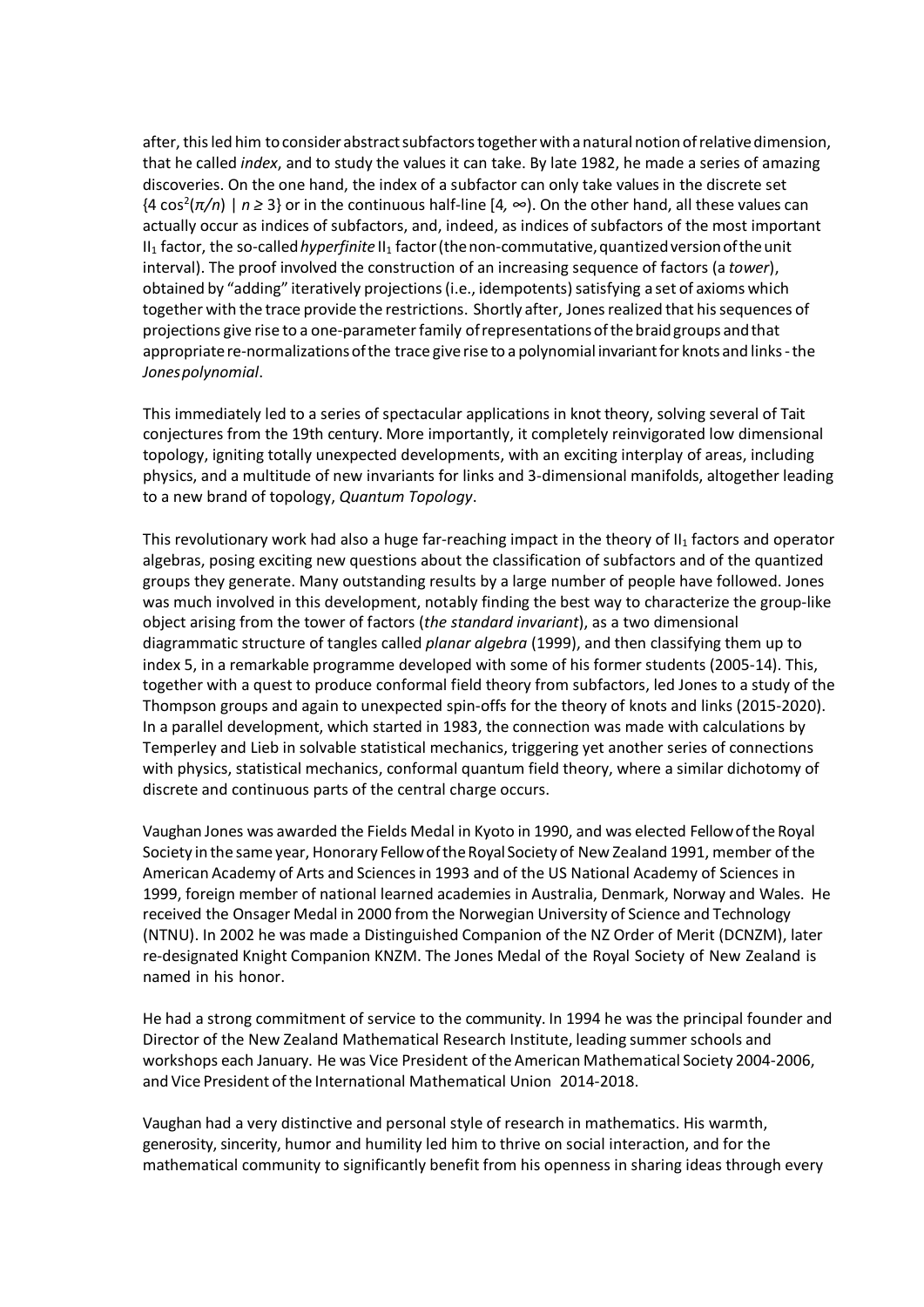stage of development from initial speculations and conjectures about the way forward, to the discussion and explanation of the final results. His presence both at formal and informal events and his regular interaction with mathematicians, especially graduate students, including his own, of which he had more than 30, enriched all who came into contact with him. Vaughan regularly mixed his passion for skiing and kite-surfing with hosting informal scientific meetings at Lake Tahoe, Maui and his family retreat in Bodega Bay. His love for rugby was legendary, as was the fact that he wore an All Blacks jersey for his plenary at the ICM in Kyoto following the award of his Fields medal. His other major passion was music, choral singing and orchestral playing, shared intimately with his family and friends. Vaughan is survived by his wife Martha (Wendy), children Bethany, Ian and Alice and grandchildren. He will be dearly missed by his family and the many friends all over the world.

David Evans (Cardiff, UK), Sorin Popa (UCLA, USA)

 **--------------------------------------------------------------------------------------------------**

## 7. **2020 FIELDS MEDAL SYMPOSIUM**

The [Fields Institute](http://www.fields.utoronto.ca/) is delighted to announce the 2020 Fields Medal Symposium, to take place October 19–23, 2020 hosted online by the Fields Institute in Toronto, Canada. For the first time, both the [Scientific Program](http://www.fields.utoronto.ca/activities/20-21/fieldsmedalsym) and the [Public Opening](http://www.fields.utoronto.ca/activities/20-21/fieldsmedalsym-opening) event will be hosted virtually, presenting a unique opportunity for participants to join in from around the globe. The Symposium will honour **Alessio Figalli** (Fields Medal 2018, ETH Zürich), and will aim to bring the general topic of optimal transport to a broader audience and present recent development in related areas of research. The Scientific Program will be centred on Figalli's work, and its current and potential impact.

There will be a Public Opening on October 19, 2020 at 12:30pm EDT. It will feature an introduction to Figalli's work by **Franceso Maggi** (University of Texas at Austin); an interview with Figalli, a panel discussion and Q&A (hosted by **Hannah Fry**, University College London) with Figalli, **Maria Columbo** (École Polytechnique Fédérale de Lausanne), and **Ingrid Daubechies** (Duke University), **Robert McCann** (University of Toronto), and **Cédric Villani** (Fields Medal 2010 & Member of Parliament, French National Assembly); and messages from esteemed dignitaries including **Carlos E. Kenig** (President, International Mathematical Union) and Her Excellency the Right Honourable **Julie Payette**, Governor General and Commander-in-Chief of Canada.

For more information, please visit <http://www.fields.utoronto.ca/activities/20-21/fieldsmedalsym>

**---------------------------------------------------------------------------------------------------**

# 8. **SUBSCRIBING TO IMU-NET**

There are two ways of subscribing to IMU-Net:

1. Click on<http://www.mathunion.org/organization/IMU-Net> with a Web browser and go to the "Subscribe" button (at the bottom) to subscribe to IMU-Net online.

2. Send an e-mail to [imu-net-request@mathunion.org](mailto:imu-net-request@mathunion.org) with the Subject-line: Subject: subscribe